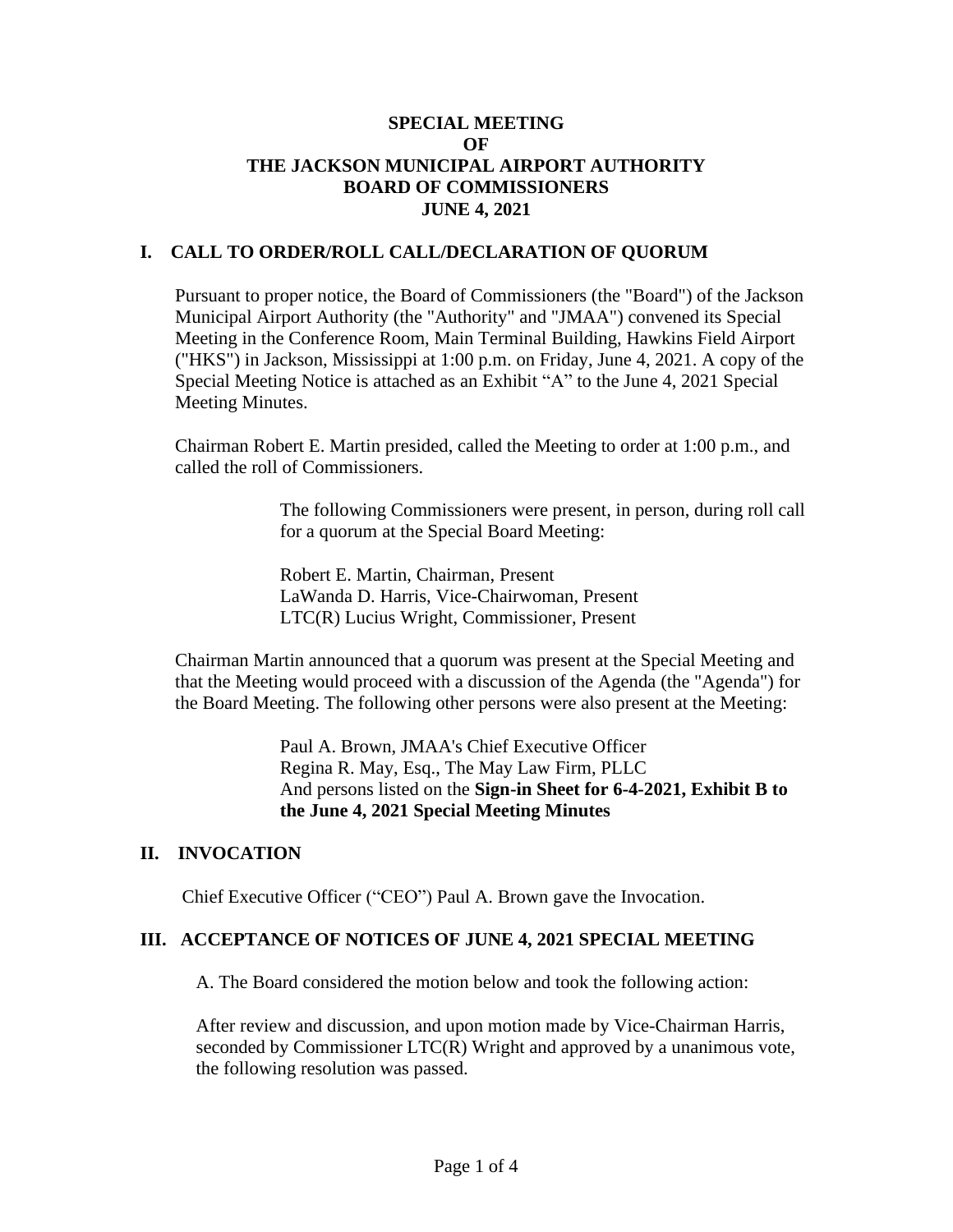## **RESOLUTION CY-2021-71**

## **APPROVAL OF THE NOTICE OF THE JUNE 4, 2021 SPECIAL MEETING**

**RESOLVED**, that the Board hereby approves the Notice of the June 4, 2021 Special Meeting by unanimous vote and directs that a copy of it be affixed to the Minutes of the June 4, 2021 Special Meeting.

June 4, 2021

### **IV. PUBLIC COMMENTS.** None

## **VI. ACTION ITEMS**

### A. Grants

1. Airport Improvement Program (AIP) Grant: JMAA: Authorization to: (i) accept the Airport Improvement Program (AIP) Grant Project No. 3-28-0038- 023-2021 for Hawkins Field Airport for not-to-exceed \$739,517.00; (ii) authorization for Mr. Paul A. Brown, JMAA's Chief Executive Officer and JMAAs Attorney to execute the Grant Agreements; and (iii) to seek and obtain a Resolution from the City of Jackson, Mississippi accepting the Grant Offer for a total amount of: \$739,517.00.

Attorney Regina May explained the Grant item below without Taxiway "Bravo" included in said Resolution. After some discussion, the Board included Taxiway "Bravo" and resolved as follow:

UPON motion by Vice-Chair Commissioner Harris, seconded by LTC(R) Wright, the following RESOLUTION was made and approved by unanimous vote: 3-0-  $\theta$ .

# **RESOLUTION CY-2021-72**

**RESOLUTION AUTHORIZING THE JACKSON MUNICIPAL AIRPORT AUTHORITY TO ACCEPT THE AIRPORT IMPROVEMENT PROGRAM GRANT OFFER, NO. 3-28- 0038-023-2021, FROM THE UNITED STATES DEPARTMENT OF TRANSPORTATION, FEDERAL AVIATION ADMINISTRATION, AND TO SEEK A RESOLUTION FROM THE CITY COUNCIL OF JACKSON, MISSISSIPPI, AS CO-SPONSOR, FOR PURPOSES DIRECTLY RELATED TO THE HAWKINS FIELD AIRPORT UNDER THE AUSPICES OF AIRPORT DEVELOPMENT AND/OR NOISE PROGRAM IMPLEMENTATION**

**WHEREAS**, on or about May 14, 2021, the Jackson Municipal Airport Authority ("JMAA") applied to the United States Department of Transportation,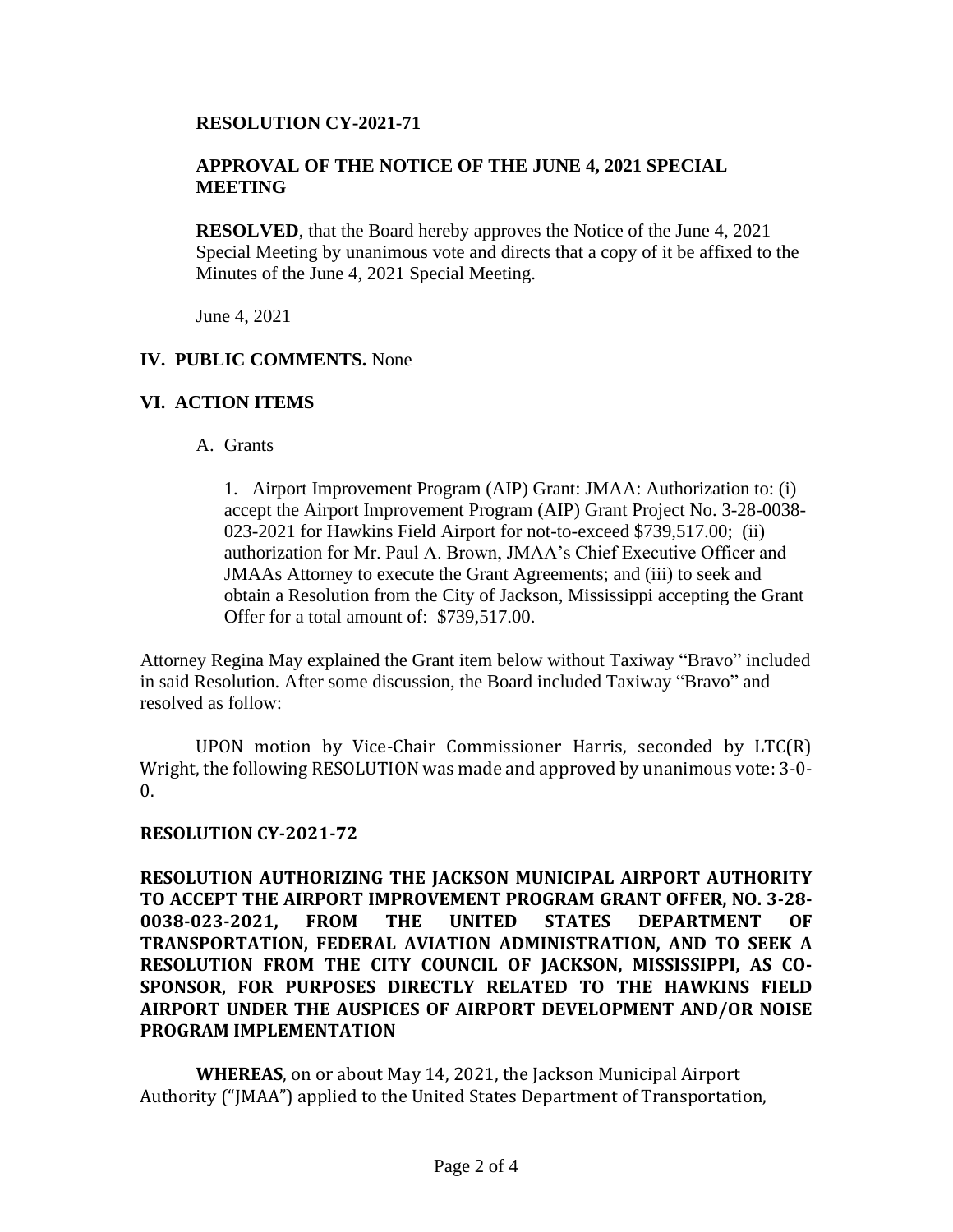Federal Aviation Administration ("FAA"), for an **AIRPORT IMPROVEMENT PROGRAM ("AIP") GRANT** under the auspices of airport development and/or noise program implementation for purposes directly related to Hawkins Field Airport (the "Airport"); and

**WHEREAS**, on or about May 20, 2021, the FAA offered to JMAA Grant No. 3- 28-0038-023-2021 for one hundred percent (100%) of allowable costs incurred to Rehabilitate Medium Intensity Taxiway Lighting and Signage on Taxiways Alpha, Bravo and Charlie at the Airport (the "Project"), in an amount not-to-exceed Seven Hundred Thirty-Nine Thousand, Five Hundred Seventeen Dollars (\$739,517.00); and

**WHEREAS**, AIP Grant No. 3-28-0038-023-2021 further provides for maintaining safe and efficient airport operations at the Airport and for any lawful purpose related to the Airport for which the AIP Grant funds may be used; and

**WHEREAS**, the Board of Commissioners (the "Board") of the Jackson Municipal Airport Authority ("JMAA") has considered the recommendation of Staff that the Board accept AIP Grant No. 3-28-0038-023-2021 to accomplish the Project; and

**WHEREAS**, the AIP Grant offer is contingent upon both JMAA and the City of Jackson, Mississippi ("City"), as Co-Sponsors of the Airport, both authorizing their respective representatives to execute the AIP Grant offer and agreement, followed by execution by their respective attorneys of a "Certificate of Sponsor's Attorney," in order for the AIP Grant to be finalized; and

**WHEREAS**, the Mayor, or his designee, and the City Attorney of the City must be authorized by the City Council of the City to execute the AIP Grant offer and agreement upon acceptance of the AIP Grant offer by the City in order for JMAA to receive the AIP Grant funds; and

**WHEREAS**, JMAA's Staff is therefore requesting Board authority to seek a resolution from the City Council of the City that provides that the City, as Co-Sponsor of the Airport: (i) accepts the AIP Grant in an amount not-to-exceed Seven Hundred Thirty-Nine Thousand, Five Hundred Seventeen Dollars (\$739,517.00); (ii) authorizes the Mayor of the City to execute the AIP Grant offer and agreement; and (iii) authorizes the City Attorney of the City to sign a "Certificate of Sponsor's Attorney," in accordance with the AIP Grant offer and agreement; and

**NOW, IT IS THEREFORE RESOLVED** that the Board accepts the AIP Grant to accomplish the Project for one hundred percent (100%) of allowable Project costs, not-to-exceed Seven Hundred Thirty-Nine Thousand, Five Hundred Seventeen Dollars (\$739,517.00); and

**IT IS FURTHER RESOLVED** that the AIP Grant funds be used for purposes directly related to the Airport, for which Grant funds may be lawfully used, and not